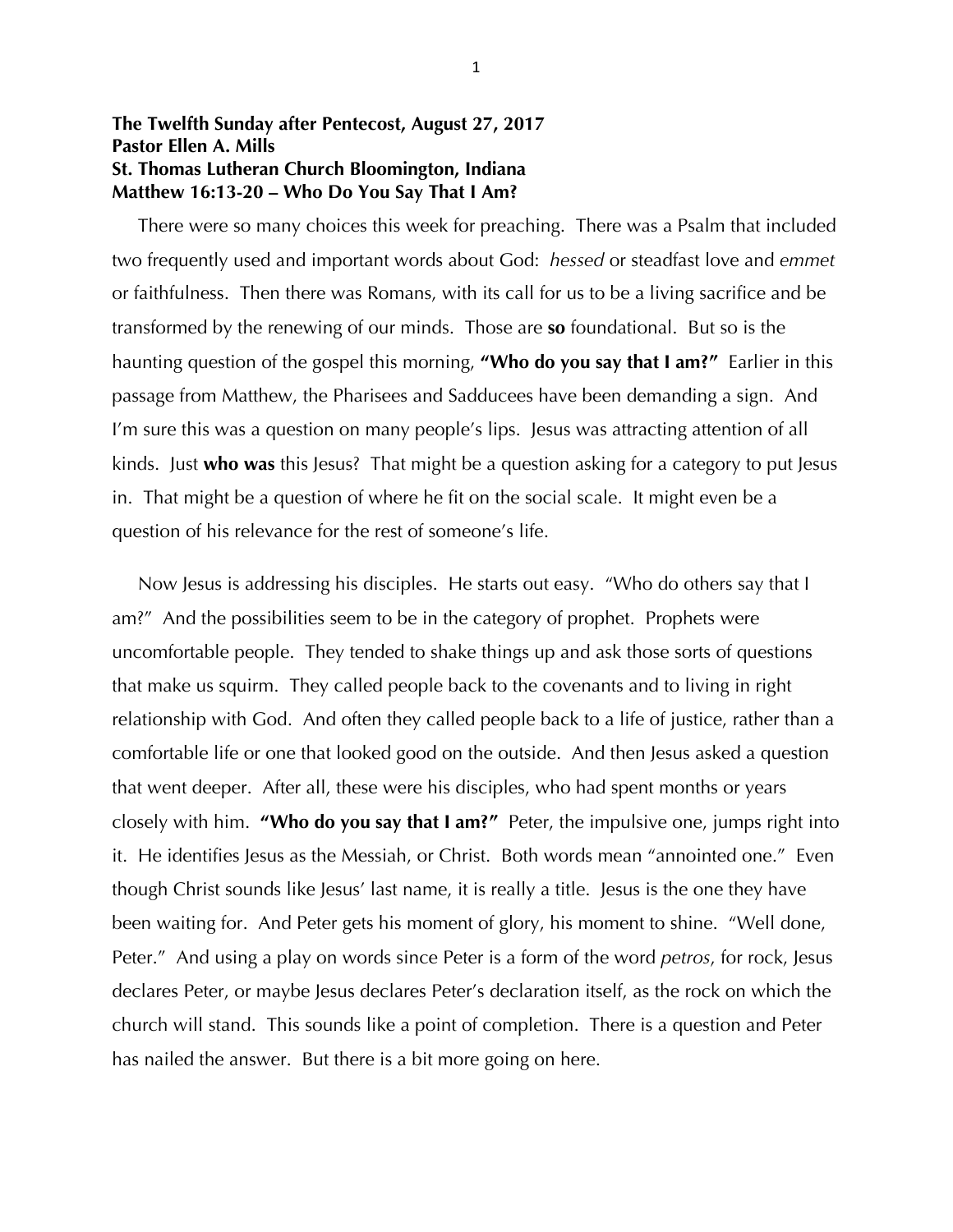For one thing, "church" is a more modern word than this conversation. This word appears only twice in the gospels, and both times are in Matthew. The word is *ekklesia*, and it was used in the political sphere to refer to those "duly summoned." Jesus is not talking about a building or about a denomination. *Ekklesia* is a group of people who have been summoned. It became a community summoned by Jesus and centered in Jesus, and hopefully that is still true today. And that makes my next point all that more important. **Jesus is the Messiah**. But that is not the end of the conversation. That is the beginning of a conversation that is still unfolding. One of its aspects is hinted at in the beginning of this passage. You may have thought it was just about geography. Jesus had come into the district of Caesarea Philippi. That was the Roman name for an area that had previously had a local name. Renaming is a powerful thing. It is a reminder not only of whose land this was, but also who was supposed to be in charge of the people there. In the midst of territory occupied by the Romans and under their control, Peter has declared Jesus to be the Messiah. "Messiah" was about their Jewish history and identity and beliefs, but it wasn't just that simple. For the Romans, there could be no one in charge but them and any puppets they allowed. There is an undercurrent here of the question of allegiance. And it is **that** aspect that I find most relevant today. To call Jesus "Messiah" is not just a name, not just an identification. It is to acknowledge Jesus' call upon us to follow and be changed. It is connected to those words of living sacrifice and transformation. Acknowledging Jesus as Messiah is a call upon our lives.

 Even in the lives of these disciples, this one simple statement by Peter became more than they thought. Declaring Jesus as the Messiah seemed to be the end of a search over centuries. "Finally – we have found him!" Much like finding Waldo. The game is over. Or, going back to my childhood, it is the game of "What is My Line?" In this televised game, there was a panel of people who appeared each week to play a guessing game. I remember one was Kitty Carlisle. In each round, there was a mystery person. The panelists got to ask the person questions that could be answered by "yes" or "no." If the mystery person said "yes" to the question, the panelist could ask another question. If not, the next panelist got a chance to ask a question. The round ended when someone

2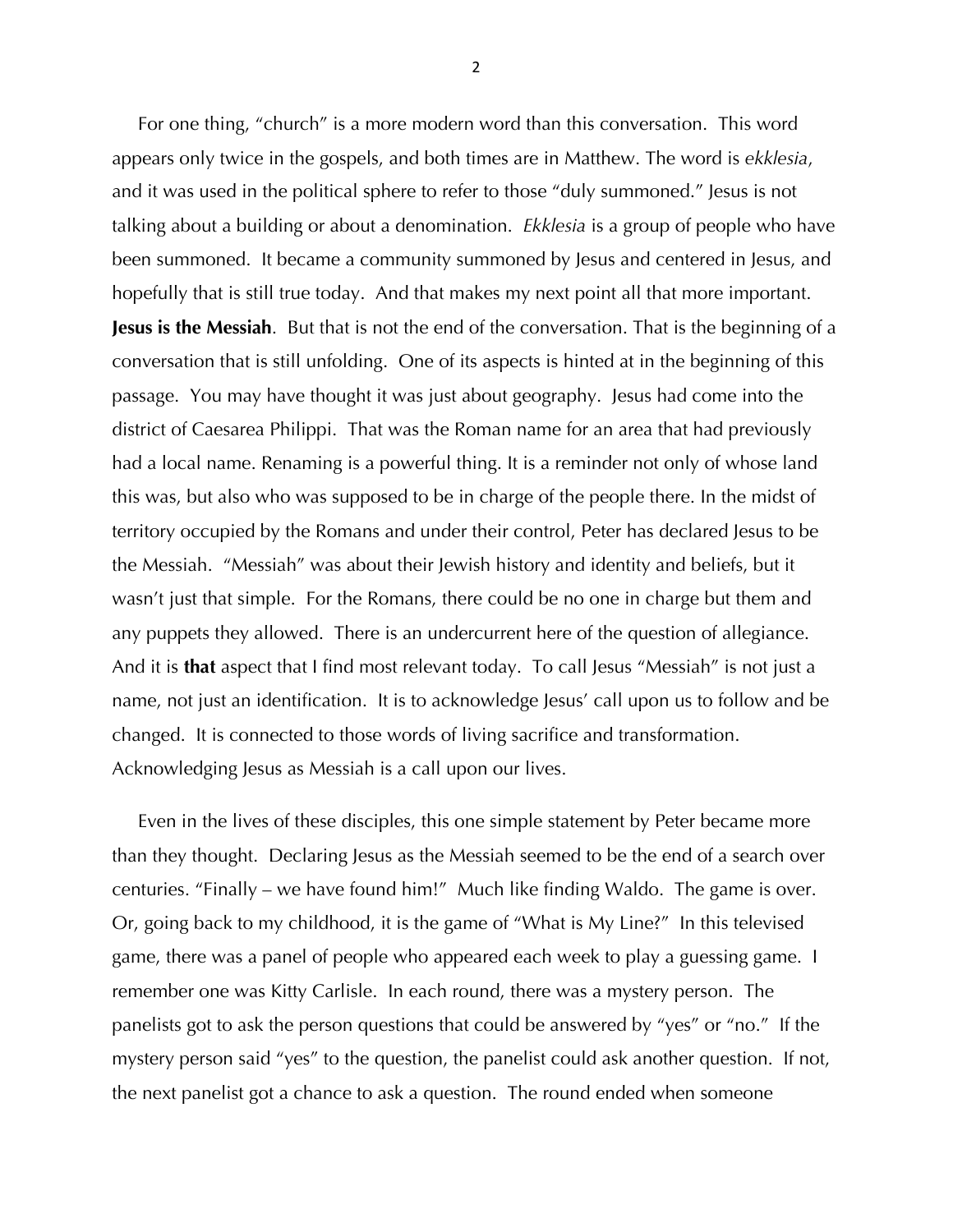guessed the occupation of the mystery guest. The purpose was to identify someone by occupation, and then that round was done. That is what it **sounds like** here with Jesus, but it is far, far different. The disciples probably felt like the panelists. Jesus was identified. They had ideas from their tradition of what this "Messiah" title included. And Jesus does not immediately challenge that. But I invite you to see the gospel stories of Jesus' words and deeds as a redefinition and challenge to what the disciples assumed. We all have assumptions and expectations, and sometimes they are off base. And that includes whatever identity we have assumed about Jesus over our lives. And who we learn that Jesus **is** will inform our understanding of what Jesus is calling **us** to be and do.

 For me, many of the ways I see in the world around me of what it is to be Christian do not seem very related to the gospel. When I read the gospels, I hear Jesus' call to **follow**, rather than "belong to" in some vague sort of way. Being a Christian today can sound like we are acquiring one more label or identity in our lives, rather than that Jesus is calling us to leave our other allegiances behind and be willing to be changed. Many live as though what Jesus actually did is not relevant today. Really? Jesus no longer cares about those who are poor, sick, abused, rejected? That certainly seems to have gotten Jesus' attention in what I read. Jesus only cares about how we spend Sunday morning? There are actually relatively few stories about Jesus during worship at the temple or synagogue. There are a lot of stories of Jesus eating, talking with people he meets on the road, being constantly interrupted by people with needs, having disciples who don't get it and have to be taught over and over again. It seems that **that** is how and where his ministry often happened.

 I was struck by the question at the end of Doug's sermon last week. "What difference does our worship make to our lives?" What Doug's question did for me was to connect my Sunday morning with the rest of my week and ask how I am doing. It's not only how worship affects me when I'm part of it on Sunday morning. It is whether I am changed by coming together and worshipping, and if that change looks **anything** like following Jesus. And again, which Jesus, and how do we understand Jesus' call? The disciples would have to learn by each experience in the months ahead just what it meant for **this Jesus** to be the

3